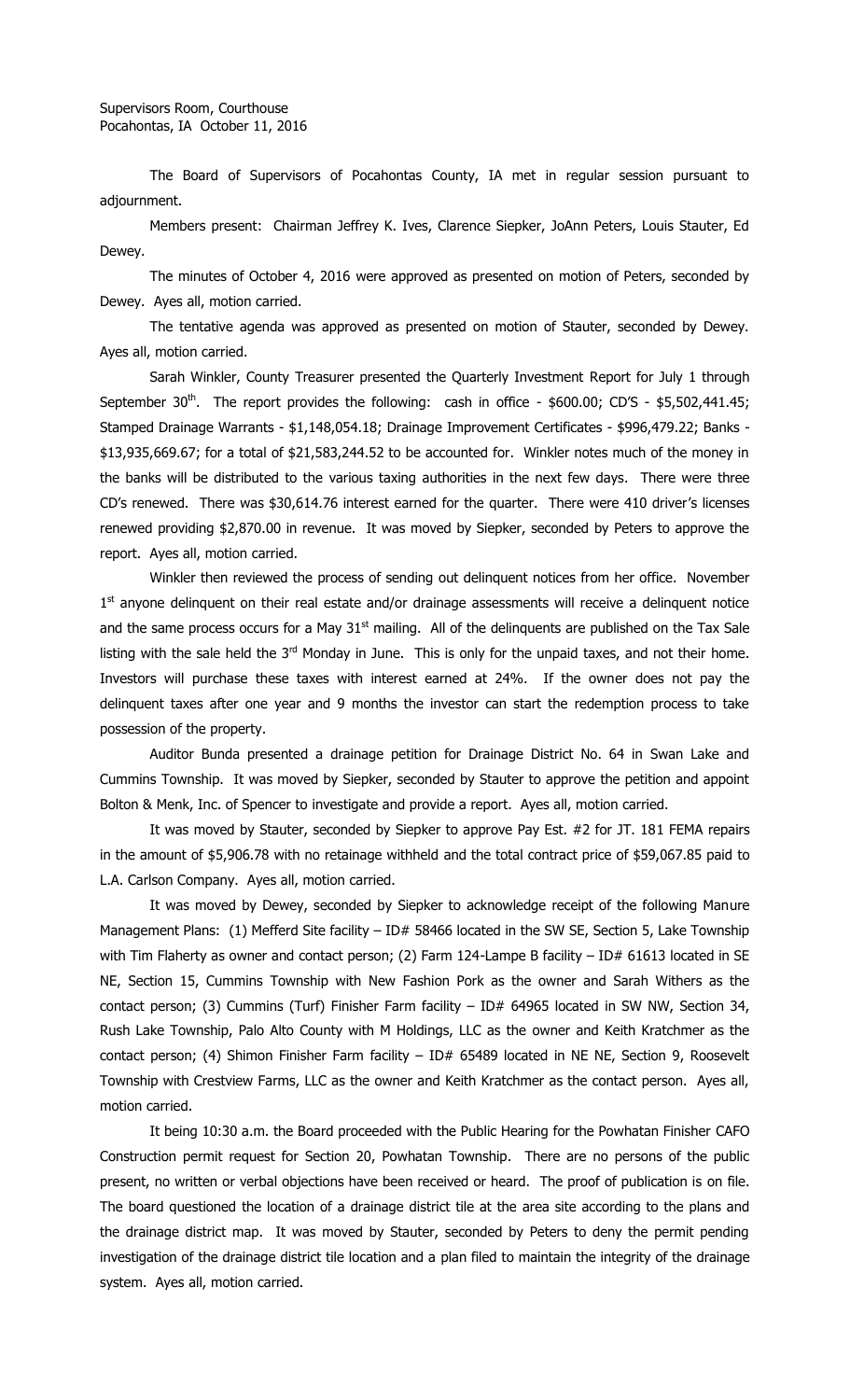It being 10:40 a.m. the Board moved to the Public Hearing for the Martin Finisher Farm CAFO Construction permit request for Section 19, Des Moines Township. The proof of publication is on file. There are no written or verbal objections received. The board reviewing the plans questioned the distances to the nearby waterway and open ditch. It was moved by Stauter, seconded by Siepker to tentatively approve the permit with verification of the distances of all waterways and water sources near the facility. Ayes all, motion carried.

The following claims were audited and allowed:

| A & M Laundry           | Supplies            | 66.86    | 1            |
|-------------------------|---------------------|----------|--------------|
| Adv Systems             | Copier Ex           | 139.36   | 1            |
| Adv Systems             | Copier Ex           | 117.66   | 1            |
| Ag Partners             | Fuel                | 477.93   | 1            |
| Alliant Energy          | Utilities           | 211.92   | $\mathbf{1}$ |
| AP Air Inc              | Parts               | 275.00   | $\mathbf{1}$ |
|                         |                     |          |              |
| Arnold Motor            | Parts               | 824.75   | $\mathbf{1}$ |
| Client                  | Services            | 109.00   | $\mathbf{1}$ |
| A Beneke                | Monthly Ex          | 4526.98  | $\mathbf{1}$ |
| Bennett Recycling       | Garbage             | 33.00    | $\mathbf{1}$ |
| Block Shop              | Supplies            | 20.00    | $\mathbf{1}$ |
| Bob Barker Co           | Supplies            | 298.49   | $\mathbf{1}$ |
| BV Co Journal           | Publications        | 287.23   | $\mathbf{1}$ |
| B.V Co Sheriff          | Serving Notice      | 39.26    | 1            |
| B.V. Co Treasurer       | Taxes               | 744.00   | $\mathbf{1}$ |
|                         | Utilities           |          | $\mathbf{1}$ |
| Cal Co ECA              |                     | 60.68    |              |
| Calhoun-Burns           | Bridge Rate/Inspect | 1948.54  | $\mathbf{1}$ |
| Campbell Supply         | Parts               | 1096.12  | $\mathbf{1}$ |
| Carpenter Uniform       | Uniforms            | 142.95   | $\mathbf{1}$ |
| Carquest Auto           | Parts               | 6.79     | $\mathbf{1}$ |
| CCPOA                   | Training            | 110.00   | $\mathbf{1}$ |
| CID                     | Supplies            | 368.30   | $\mathbf{1}$ |
| Central Salt            | Icing Salt          | 11957.16 | $\mathbf 1$  |
| CenturyLink             | Phone               | 230.34   | 5            |
|                         |                     |          |              |
| Cheaper Than Dirt       | Ammunition          | 1075.02  | $\mathbf{1}$ |
| Cintas                  | Supplies            | 158.52   | 2            |
| Counsel                 | Supplies            | 248.89   | 1            |
| 0 Cressler              | Mileage             | 147.00   | $\mathbf{1}$ |
| Dadant&Sons             | Supplies            | 41.32    | 1            |
| B Dahl                  | Mileage             | 265.80   | $\mathbf{1}$ |
| Client                  | Services            | 95.00    | $\mathbf{1}$ |
| Des Moines Stamp        | Stamps              | 31.70    | $\mathbf{1}$ |
| Deyta                   | HHCahps Fee         | 95.00    | 1            |
| M Dirks Jr              |                     |          | 1            |
|                         | Mileage             | 200.00   |              |
| Dollar Gen              | Supplies            | 16.00    | $\mathbf{1}$ |
| R Enockson              | Mileage             | 55.00    | $\mathbf{1}$ |
| Farm & Home             | Supplies            | 306.50   | $\mathbf{2}$ |
| Feld Fire               | Maintencance        | 191.25   | $\mathbf{1}$ |
| D Ferguson              | Mileage             | 262.30   | 1            |
| D Fitchett              | Phone REMB          | 25.00    | 1            |
| Fonda Ambl              | Allocation          | 2562.00  | $\mathbf{1}$ |
| Fonda Pub Libr          | Allocation          | 5433.00  | 1            |
| City-Fonda              | Utilities           | 98.25    | 1            |
| Genesis                 | Janitorial          |          | 1            |
|                         |                     | 1500.00  |              |
| GC Ambl                 | Allocation          | 1280.50  | 1            |
| GC Pub Libr             | Allocation          | 2490.00  | $\mathbf{1}$ |
| Gilmore City            | Utilities           | 53.00    | $\mathbf{1}$ |
| Great Am Fin            | Copier Lease        | 70.73    | $\mathbf{1}$ |
| J Hammen                | Transport Ex        | 51.60    | 2            |
| C Harmon                | <b>BOH</b>          | 20.00    | $\mathbf 1$  |
| Havelock Pub Libr       | Allocation          | 4414.50  | $\mathbf{1}$ |
| Heartland Paper         | Supplies            | 132.64   | $\mathbf{1}$ |
| Hist Bruce Funeral Home | Services            | 300.00   | 1            |
|                         |                     |          |              |
| K Hoffman               | CVA Mileage         | 17.00    | $\mathbf{1}$ |
| Holiday Inn             | Lodging             | 156.79   | $\mathbf{1}$ |
| Holm's Radiator         | Supplies            | 197.50   | $\mathbf{1}$ |
| Client                  | Services            | 57.50    | $\mathbf{1}$ |
| HyVee AR                | Medical             | 63.13    | $\mathbf{1}$ |
| IState Truck            | Supplies            | 243.77   | $\mathbf{1}$ |
| IADPS                   | Terminal Billing    | 1380.00  | $\mathbf 1$  |
| IA DOT                  | Services            | 100.00   | $\mathbf{1}$ |
| IEHA                    | Training            | 130.00   | $\mathbf{1}$ |
| IA SOS                  | Notary              | 30.00    | 1            |
| ISPD                    | Juv Ct Ex           | 1093.00  | $\mathbf{1}$ |
|                         |                     |          |              |
| <b>IACCVSO</b>          | Training/Dues       | 120.00   | $\mathbf{1}$ |
| IAHC                    | Conference          | 770.00   | $\mathbf 1$  |
| IAN                     | Dues/Training       | 55.00    | $\mathbf{1}$ |
| K Jepsen                | Supplies            | 48.74    | 3            |
| R Jergens               | Mileage/Phone       | 295.52   | 1            |
| K Johnson               | Parts               | 13.58    | $\mathbf{1}$ |
| Klass Law Firm          | Legal Services      | 140.00   | $\mathbf{1}$ |
| M Klocke                | CVA Mileage         | 53.00    | $\mathbf 1$  |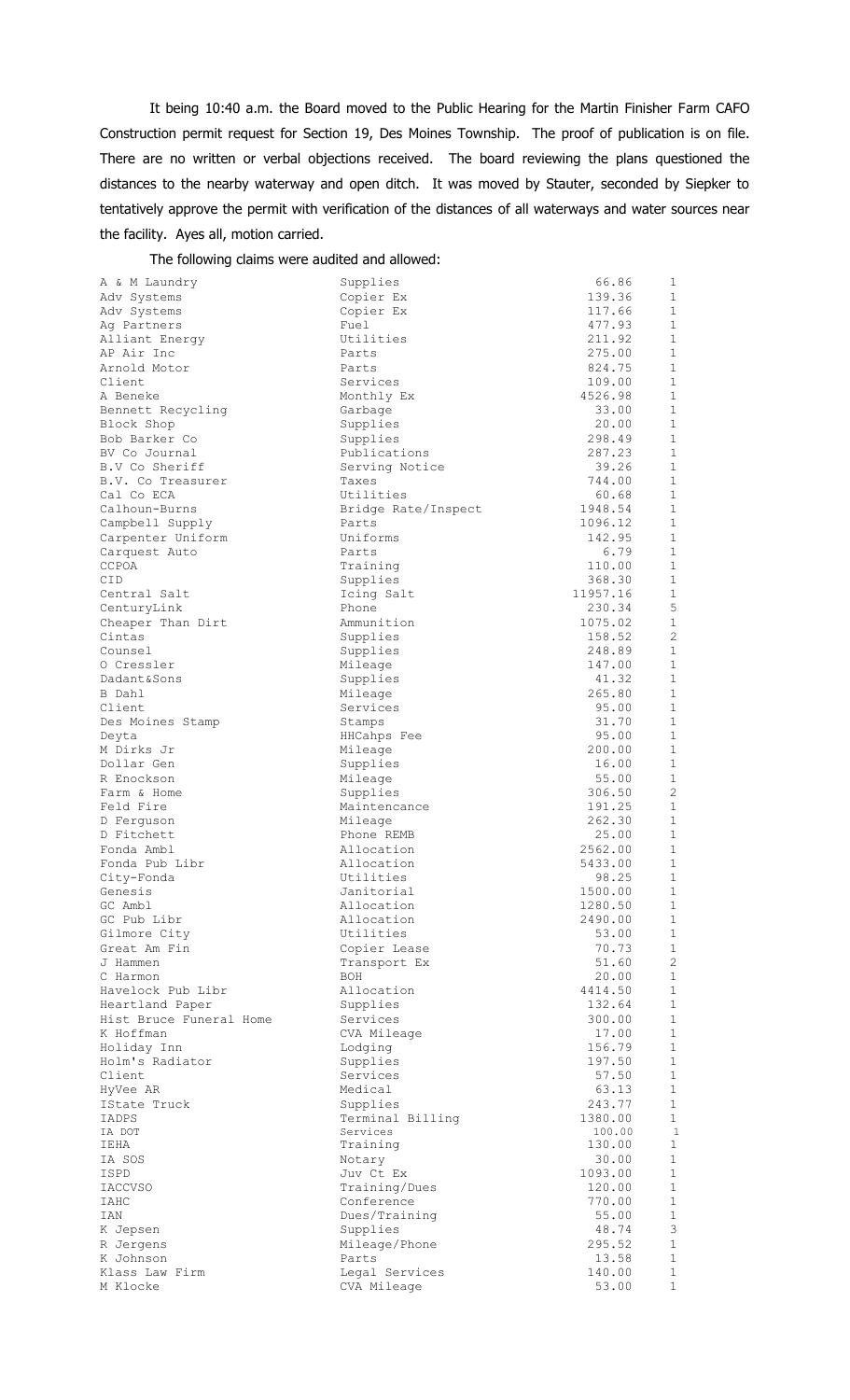| R Lampe                             | Postage                         | 12.45             | $\mathbf{1}$                     |
|-------------------------------------|---------------------------------|-------------------|----------------------------------|
| B Larsen                            | Transport Ex                    | 16.99             | 1                                |
| Client                              | Services                        | 40.00             | $\mathbf{1}$                     |
| Laurens Ambl                        | Allocation                      | 2562.00           | $\mathbf{1}$                     |
| House of Print                      | Services                        | 17.00             | $\mathbf{1}$                     |
| Laurens Municipal                   | Utilities                       | 262.15            | $\mathbf{1}$                     |
| Laurens Pub Libr                    | Allocation                      | 6791.00           | $\mathbf 1$                      |
| Laurens Sun                         | Publications                    | 578.88            | $\mathbf{1}$                     |
| Lawn Ranger                         | Lawn Care CH                    | 475.00            | $\mathbf{1}$                     |
| Mail Servcs                         | Print/Postage                   | 223.41            | $\mathbf{1}$                     |
| Mainstay Sys                        | Maintenance                     | 237.00            | $\mathbf{1}$                     |
| Mangold Environ                     | Water Tests                     | 443.25            | $\mathbf 1$                      |
| Martin Marietta                     | Rdstone                         | 3847.64           | $\mathbf{1}$                     |
| McKesson Medical                    | Med Sup                         | 1305.55           | $\mathbf{1}$                     |
| Mediacom                            | Internet                        | 6.44              | $\mathbf{1}$                     |
| K Metzger                           | Mileage                         | 318.85            | $\mathbf 1$                      |
| MidAmeri Energy                     | Utilities                       | 41.20             | $\mathbf{1}$                     |
| MW Card & ID                        | Tag System Ex                   | 500.00            | $\mathbf{1}$                     |
| Midwestern Mechanical               | Supplies                        | 437.26            | 1                                |
| P Mooney                            | Phone REBM                      | 25.00             | $\mathbf{1}$                     |
| M Myers                             | Outside Assist                  | 205.00            | $\mathbf{1}$                     |
| Napa                                | Supplies                        | 17.98             | $\mathbf{1}$                     |
| Northwest Glass Co                  | Services                        | 3090.00           | $\mathbf 1$                      |
| R Nystrom                           | CVA Mileage                     | 10.00             | $\mathbf{1}$                     |
| Office Elements                     | Supplies                        | 138.54            | 2                                |
| Office Systems                      | Copier Main                     | 74.60             | $\mathbf{1}$                     |
| Olson Electric                      | Elect Repair                    | 300.89            | $\mathbf{1}$                     |
| Optum 360                           | Manuals                         | 159.95            | $\mathbf{1}$                     |
| Palmer Mutual Tel                   | Phone                           | 314.92            | $\mathbf{1}$                     |
| Palmer Pub Libr                     | Allocation                      | 4754.00           | $\mathbf{1}$                     |
| City-Palmer                         | Utilities                       | 88.00             | $\mathbf 1$                      |
| J Peters                            | <b>BOH</b>                      | 14.50             | $\mathbf{1}$                     |
| Pizza Ranch                         | Meeting Ex                      | 51.96             | $\mathbf{1}$                     |
| Plover Pub Libr                     | Allocation                      | 4754.00           | $\mathbf{1}$                     |
| City-Plover                         | Utilities                       | 100.00            | $\mathbf{1}$                     |
| Po Co Aud                           | T-1 Phone                       | 52.80             | $\mathbf{1}$                     |
| Po Co Econ Dev                      | Allocation                      | 48750.00          | $\mathbf{1}$                     |
| Po Co Econ Dev                      | Allocation                      | 50000.00          | $\mathbf{1}$                     |
| Po Co EMA                           | Allocation                      | 28000.00          | 1                                |
| Po Co Fair Assoc                    | Allocation                      | 10000.00          | $\mathbf{1}$                     |
| Po Co Historical                    | Allocation                      | 3000.00           | $\mathbf 1$                      |
| Po Co Pub Health                    | Services                        | 21.77             | $\mathbf{1}$                     |
| Poca Ambl                           | Allocation                      | 4098.50           | $\mathbf{1}$                     |
| Poca Comm Hospital                  | Services                        | 168.28            | $\mathbf{2}$                     |
|                                     |                                 |                   |                                  |
| Poca Fiber                          | Internet                        |                   | 1                                |
| Poca Ford                           | Main Ser                        | 209.90<br>284.23  | $\mathbf{1}$                     |
| Poca Lumber                         |                                 | 42.00             | $\mathbf{1}$                     |
| Poca Manor                          | Supplies<br>Prisoner Meals      | 2675.00           | $\mathbf{1}$                     |
| Poca Postmaster                     | Postage                         | 1224.00           | $\mathbf{1}$                     |
| Poca Pub Libr                       |                                 | 6791.00           | $\mathbf{1}$                     |
| Poca Sales & Serv                   | Allocation                      | 906.38            |                                  |
|                                     | Repairs/Main<br>Utilities       | 3504.92           | $\overline{2}$<br>$\overline{4}$ |
| City-Pocahontas                     | Fuel/Servcs                     | 20349.25          | $\overline{4}$                   |
| Pro Co-Op<br>Pro-Vision             | Supplies                        | 56.55             | $\mathbf{1}$                     |
|                                     | Maintenance                     | 545.00            | $\mathbf{1}$                     |
| RAM Systems<br>Ramada               |                                 |                   | $\mathbf{1}$                     |
| Record Dem                          | Lodging<br>Publications         | 123.20<br>892.37  | $\mathbf{2}$                     |
| B Reis                              | Meeting Ex                      | 24.52             | $\mathbf{1}$                     |
| Reserve Acct                        | Postage                         | 28.58             | $\mathbf{1}$                     |
| S Richardson                        | Mileage                         | 46.75             | $\mathbf{1}$                     |
| Ries's Water                        | Supplies                        | 108.00            | $\mathbf{1}$                     |
| Rolfe Ambl                          | Allocation                      | 2562.00           | $\mathbf 1$                      |
| Rolfe Auto & Farm                   | Parts                           | 9.40              | $\mathbf{1}$                     |
| Rolfe Pub Libr                      | Allocation                      | 5433.00           | $\mathbf{1}$                     |
| Sanofi Pasteur                      | Medical                         | 4558.99           | $\mathbf{1}$                     |
| K Scheidegger                       |                                 | 26.43             | $\mathbf{1}$                     |
| Genesis                             | Mileage/Travel REMB<br>Services | 29.00             | $\mathbf{1}$                     |
| Client                              | Services                        | 40.00             | $\mathbf{1}$                     |
| Solutions                           |                                 |                   | $\mathbf{1}$                     |
|                                     | Comp Main<br>Parts              | 207.50<br>26.40   | $\mathbf{1}$                     |
| Spencer Auto<br>D Stall             |                                 | 407.00            | $\mathbf{1}$                     |
| Star Leasing                        | Mileage<br>Copier               |                   | $\mathbf 1$                      |
| M Parrott                           |                                 | 285.02            | $\mathbf{1}$                     |
| Subway                              | Form Supplies<br>Meal Ex        | 2672.97<br>54.50  | $\mathbf{1}$                     |
| Client                              | Phone                           | 30.00             | $\mathbf{1}$                     |
| IA ST Treasurer                     | Fees                            |                   | $\mathbf{1}$                     |
| <b>UDMO</b>                         | Allocation                      | 180.00            | $\mathbf{1}$                     |
| US Cellular                         | Phone                           | 3500.00<br>237.75 |                                  |
|                                     | Chemicals                       | 1061.20           | 3<br>$\mathbf{1}$                |
| Van Diest Supply<br>Varina Pub Libr | Allocation                      | 4414.50           | $\mathbf{1}$                     |
| Verizon                             | Phone                           |                   |                                  |
| A Warner                            | Services                        | 184.02            | $\mathsf 3$<br>$\mathbf 1$       |
| Windstream                          |                                 | 133.43            | $\mathbf{1}$                     |
| Woodford Equip                      | Phone<br>Parts/Repairs          | 360.36<br>643.00  | $\mathbf 1$                      |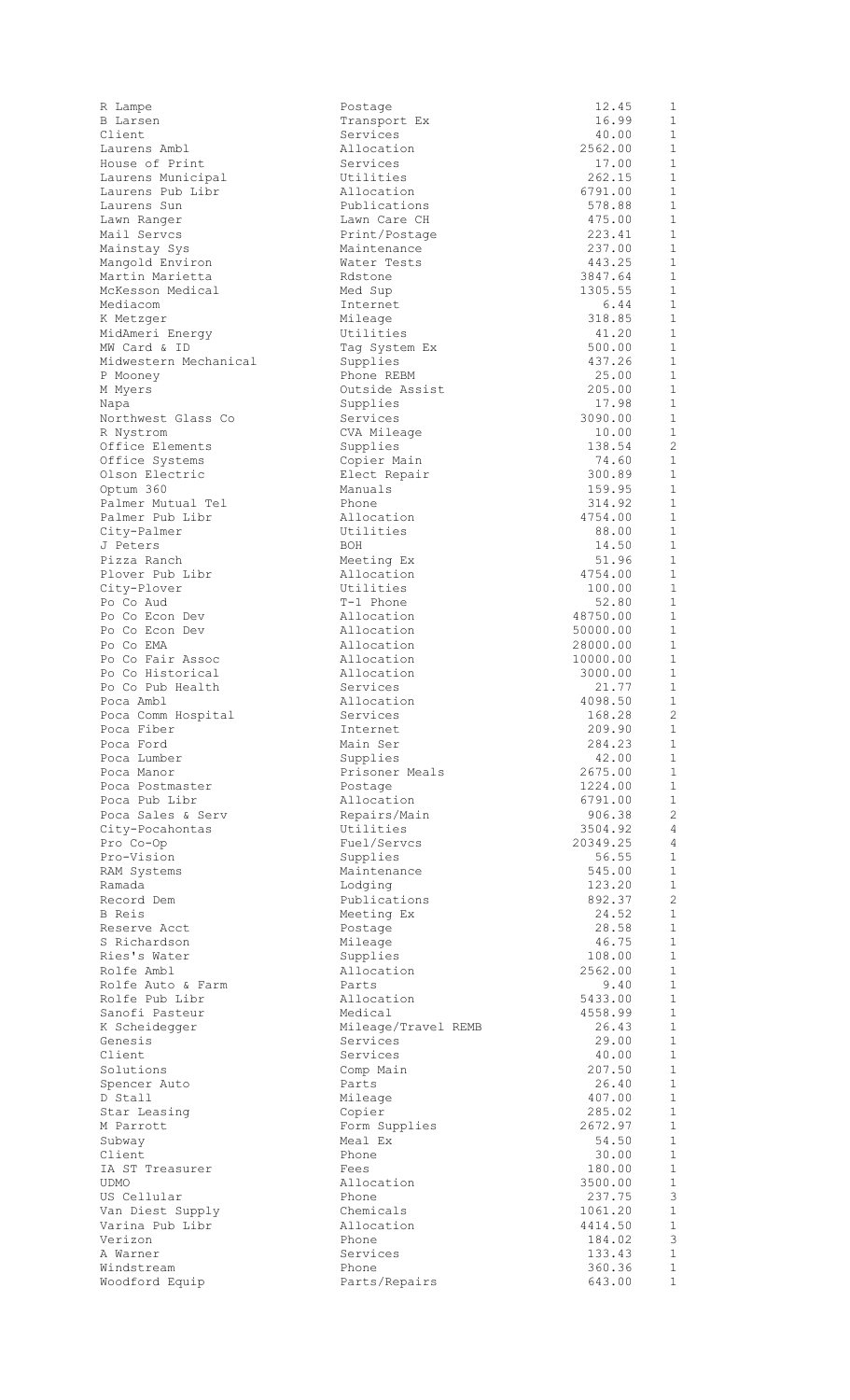| Woodley Ins | Ins      | 649.00    |    |
|-------------|----------|-----------|----|
| Woods       | Supplies | 111.51    | -2 |
| Ziegler     | Supplies | 646.15    |    |
| Grand Total |          | 293258.91 |    |

The board met telephonically with Buena Vista County Supervisors as Jt. Trustees of Jt. Drainage District No 18-42. Each board has received a letter from Jon Rosengren, P.E. with Bolton & Menk, Inc. addressing an error in reading and tabulating the bid of Reutzel Excavating. The dollar amount read was not the total bid. It was moved by Stauter, seconded by Altena to rescind the motion of October 4, 2016 awarding the bid to Reutzel Excavagting of Burt, IA for the Jt. 18-42 project. Ayes all, motion carried.

It was moved by Arends, seconded by Siepker to award the low bid of \$1,197,664.00 to Rognes Bros. of Lake Mills. Ayes all, motion carried.

It was moved by Huseman, seconded by Stauter to approve the \$6,336.50 bill of Bolton & Menk, Inc for project work. Ayes all, motion carried.

The Jt. Trustees meeting was adjourned with no further business to conduct.

Jack Moellering, County Engineer advised the board he does not have final plans for the concrete work for the parking and sidewalks at Community Services building location. Moellering has included landscaping areas at the front of the building. The board is concerned with the maintenance and safety and prefers all concrete. Moellering responded to Stauter's inquiry on the number of cubic yards of cement to be poured of which approximately 65-75 cubic yards is planned. Supervisor Stauter reitereated the need for 4,000# test weight. Moellering was directed to complete the plans and return to the board today following the 1:30 drainage telephonic conference.

The board moved to the Assembly Room to meet with residents, city, and school personnel for D.D. 53, Br 25-28. Chairman Ives opened the meeting and distributed maps prepared by Gary Atherton, Drainage Clerk. Ives expressed that Humboldt County had a similar situation and they refunded payments to the citizens. Supervisor Dewey expressed that by the map you can see the area being discussed. Drainage within a town will have headaches as the area is also served by the city systems. Dewey notes that he would like to again state that he would prefer the costs be covered by the city and this assessment be forgiven. Superintendent Kramer queried if the assessment can be rescinded until the city is able to review. Treasurer Sarah Winkler when queried by Chairman Ives stated she is prepared to refund the money today. Siepker noted this report is useful for many years. Superintendent Kramer noted it takes time to prepare for a bond issue. The board heard and responded to inquiries. Gary Atherton, drainage clerk believes the assessment (classification) schedule is wrong and board has the option to reclassify or levy the main open ditch. It was moved by Dewey, seconded by Siepker to rescind the assessment as of this date and send a letter to the City of the dollars to be considered for payment. Ayes all, motion carried.

Mayor Gruber inquired if the district was reclassified who would be responsible for the expense. Chairman Ives noted the drainage district would pay the cost.

It was moved by Dewey, seconded by Stauter to authorize Treasurer Winkler to begin the refunding process. Ayes all, motion carried.

This drainage discussion was completed at 11:45 a.m. and the board returned to the board room for the remainder of the morning agenda.

The board next discussed roadside ditches and the increasing tree growth. Brian Reis, County Conservation and Don Cirks, Road Superintendent and Jack Moellering, Engineer were also present. Reis advised they plan to complete 6 townships each summer. The areas where there is a grove are bad with a lot of limbs hanging over into the road ditch and causing vision restrictions. Chairman Ives queried if a policy is necessary. Supervisor Peters noted she has increasingly more trees in the road ditch. Cirks noted he is looking at a rotary head to place on the excavator and plans to meet with Buena Vista County